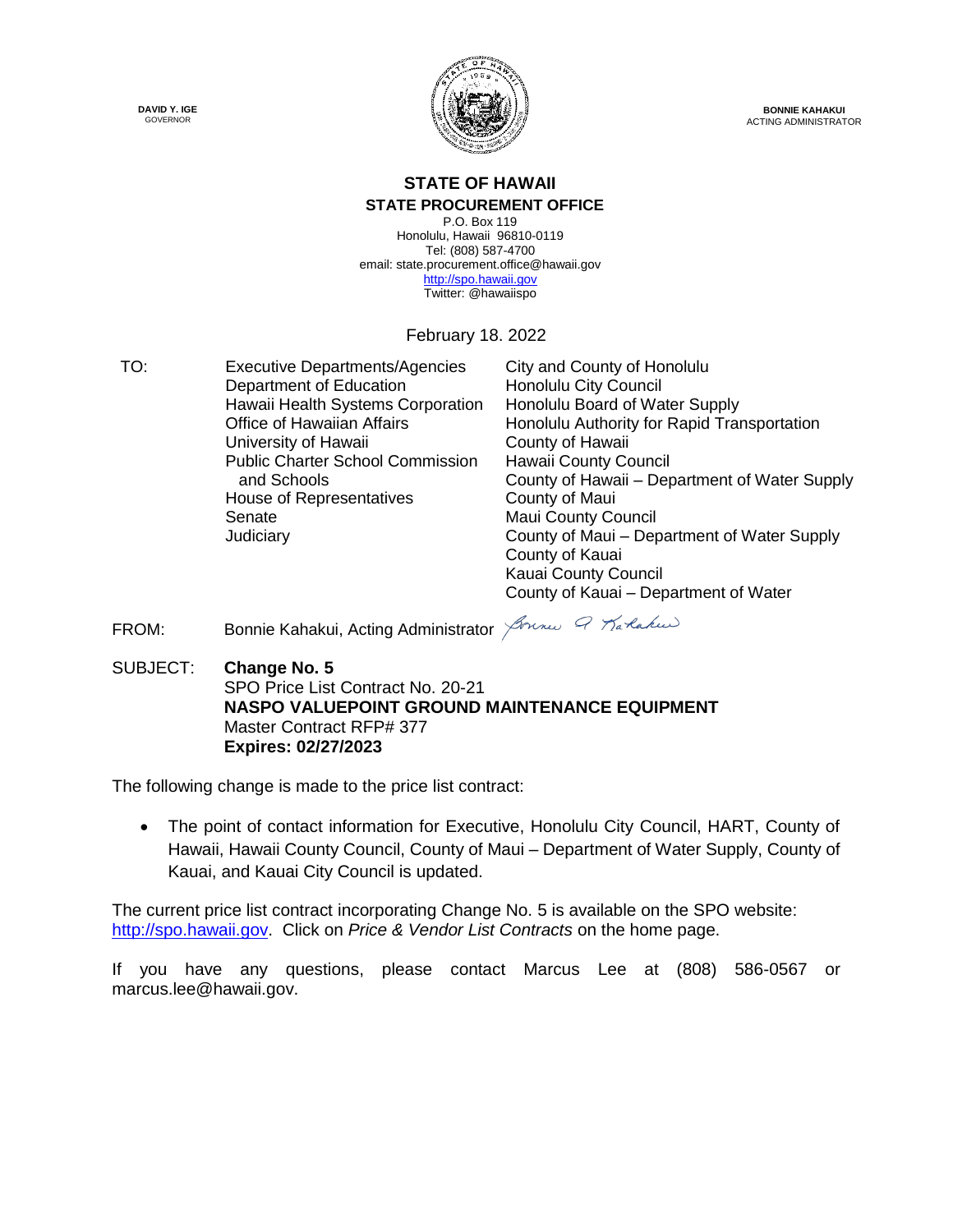### **WHERE TO FIND**

| Participating Jurisdictions, Point of Contact, Nonprofit Organizations 2-3 |  |
|----------------------------------------------------------------------------|--|
| Contractors, Vendor Codes, Compliance, pCard, Purchase Orders, GET 4       |  |
|                                                                            |  |
|                                                                            |  |
|                                                                            |  |
|                                                                            |  |
|                                                                            |  |
|                                                                            |  |
| <b>Contractors and Authorize Resellers Contact Information</b>             |  |
|                                                                            |  |

[The Toro Company Discount](#page-13-0) ..................................................................... 12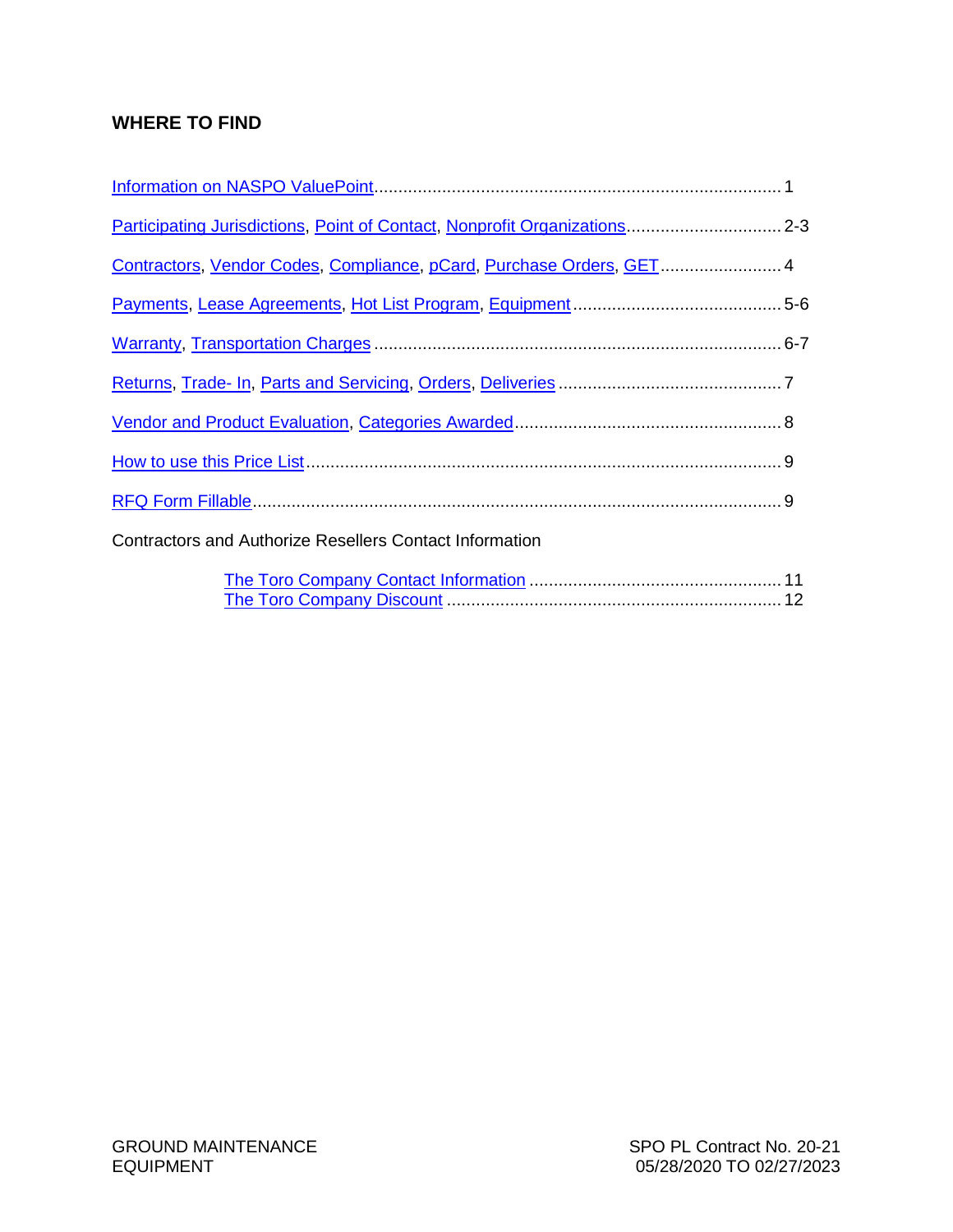#### **STATE OF HAWAII STATE PROCUREMENT OFFICE**

### **SPO Price List Contract No. 20-21**

Replaced SPO PL 16-04 Includes Change No. 5 Effective 02/18/2022

#### <span id="page-2-0"></span>**THIS SPO PRICE/VENDOR LIST CONTRACT IS FOR AUTHORIZED BUSINESS ONLY**

#### **NASPO VALUEPOINT GROUND MAINTENANCE EQUIPMENT- STATEWIDE** (RFP No. 377) **May 28, 2020 to February 27, 2023**

#### **INFORMATION ON NASPO VALUEPOINT**

The NASPO ValuePoint Cooperative Purchasing Organization is a multi-state contracting consortium of state governments, including local governments, of which the State of Hawaii is a member. NASPO ValuePoint Purchasing Organization seeks to achieve price discounts by combining the requirements of multi-state governmental agencies, and cost-effective and efficient acquisition of quality products and services.

The State of Virginia is the current lead agency and contract administrator for the NASPO ValuePoint Ground Maintenance Equipment contract. A request for competitive sealed proposals was issued on behalf of NASPO ValuePoint Cooperative Purchasing Organization and contracts were awarded to 6 qualified Contractors.

The purpose of this contract is to provide Tractors, Tractor Towed PTO Driven Equipment, Off Road Utility Vehicles, Self Propelled Riding Mowers and Turf Maintenance Equipment.

For additional information on this contract, visit the NASPO ValuePoint website at [https://www.naspovaluepoint.org/portfolio/ground-maintenance-equipment-2020-2025/.](https://www.naspovaluepoint.org/portfolio/ground-maintenance-equipment-2020-2025/)

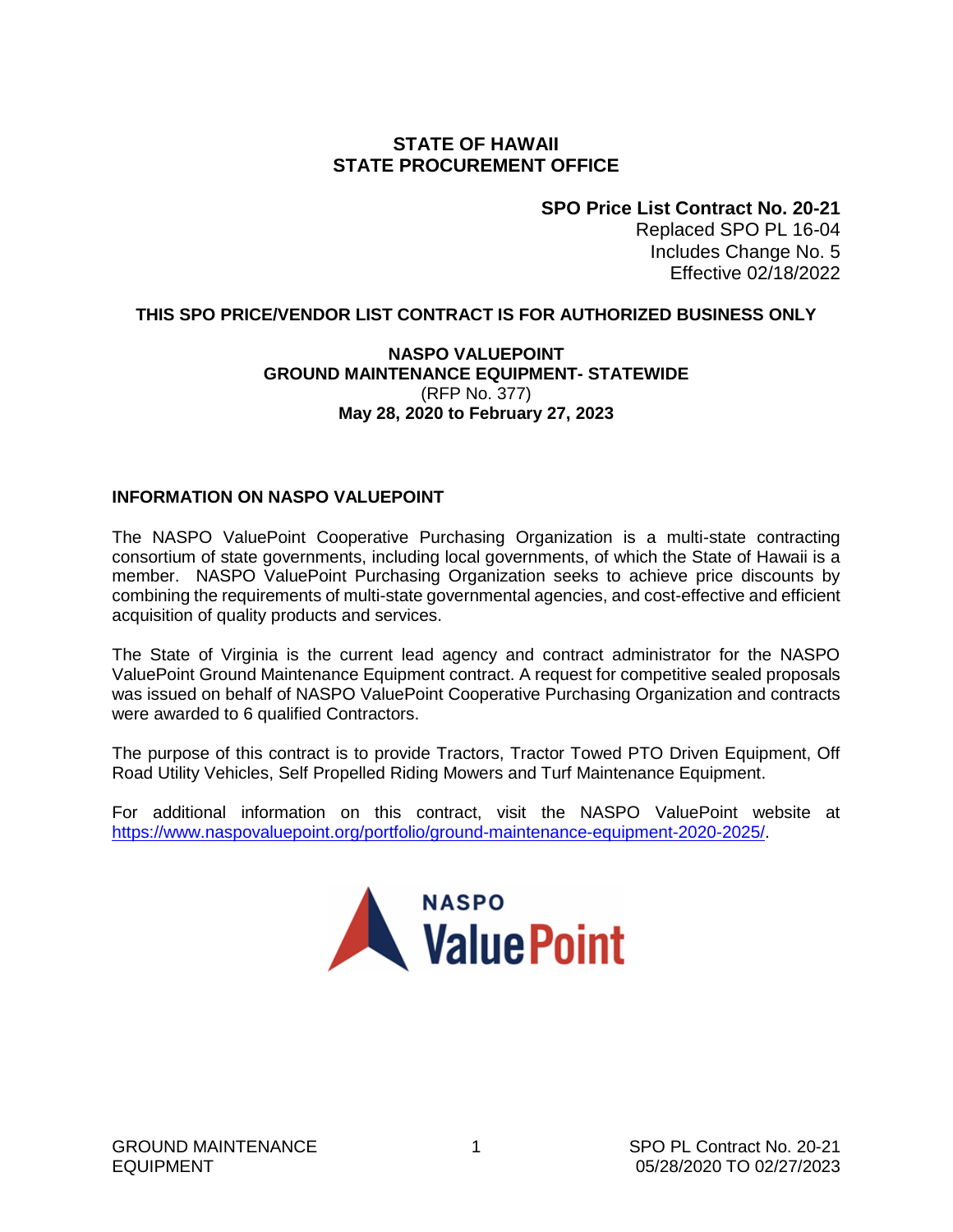<span id="page-3-0"></span>**PARTICIPATING JURISDICTIONS** listed below have signed a cooperative agreement with the SPO and are authorized to utilize this price list contract.

| <b>Executive Departments/Agencies</b>               | City and County of Honolulu                   |
|-----------------------------------------------------|-----------------------------------------------|
| Department of Education                             | <b>Honolulu City Council</b>                  |
| Hawaii Health Systems Corporation                   | Honolulu Board of Water Supply                |
| <b>Office of Hawaiian Affairs</b>                   | Honolulu Authority for Rapid Transportation   |
| University of Hawaii                                | County of Hawaii                              |
| <b>Public Charter School Commission and Schools</b> | Hawaii County Council                         |
| House of Representatives                            | County of Hawaii – Department of Water Supply |
| Senate                                              | County of Maui                                |
| Judiciary                                           | <b>Maui County Council</b>                    |
|                                                     | County of Maui - Department of Water Supply   |
|                                                     | County of Kauai                               |
|                                                     | Kauai County Council                          |
|                                                     | County of Kauai – Department of Water         |

The participating jurisdictions are not required but may purchase from this price list contract, and requests for exception from the contract are not required. Participating jurisdictions are allowed to purchase from other contractors; however, HRS chapter 103D, and the procurement rules apply to purchases by using the applicable method of procurement and its procedures, such as small purchases or competitive sealed bidding. The decision to use this contract or to solicit pricing from other sources is at the discretion of the participating jurisdiction.

**POINT OF CONTACT**. Questions regarding the products listed, ordering, pricing and status should be directed to the contractor(s).

| <b>Jurisdiction</b>   | <b>Name</b>            | <b>Telephone</b> | <b>Fax</b> | E-mail                           |
|-----------------------|------------------------|------------------|------------|----------------------------------|
| Executive             | Marcus Lee             | 586-0567         | 586-0570   | marcus.lee@hawaii.gov            |
| <b>DOE</b>            | Procurement            | 675-0130         | 675-0133   | G-OFS-DOE-                       |
|                       | <b>Staff</b>           |                  |            | Procurement@k12.hi.us            |
| <b>HHSC</b>           | Nancy Delima           | 359-0994         |            | ndelima@hhsc.org                 |
| <b>OHA</b>            | Christopher            | 594-1833         | 594-1865   | chriss@oha.org                   |
|                       | Stanley                |                  |            |                                  |
| UH                    | Karlee                 | 956-8687         | 956-2093   | karlee@hawaii.edu                |
|                       | Hisashima              |                  |            |                                  |
| <b>Public Charter</b> | Danny                  | 586-3775         | 586-3776   | danny.vasconcellos@spcsc.hawaii. |
| School                | <b>Vasconcellos</b>    |                  |            | gov                              |
| Commission and        |                        |                  |            |                                  |
| <b>Schools</b>        |                        |                  |            |                                  |
| House                 | <b>Brian Takeshita</b> | 586-6423         | 586-6401   | takeshita@capitol.hawaii.gov     |
|                       |                        |                  |            |                                  |
| Senate                | Carol Taniguchi        | 586-6720         | 586-6719   | c.taniguchi@capitol.hawaii.gov   |
|                       |                        |                  |            |                                  |
|                       |                        |                  |            |                                  |

Procurement questions or concerns may be directed as follows: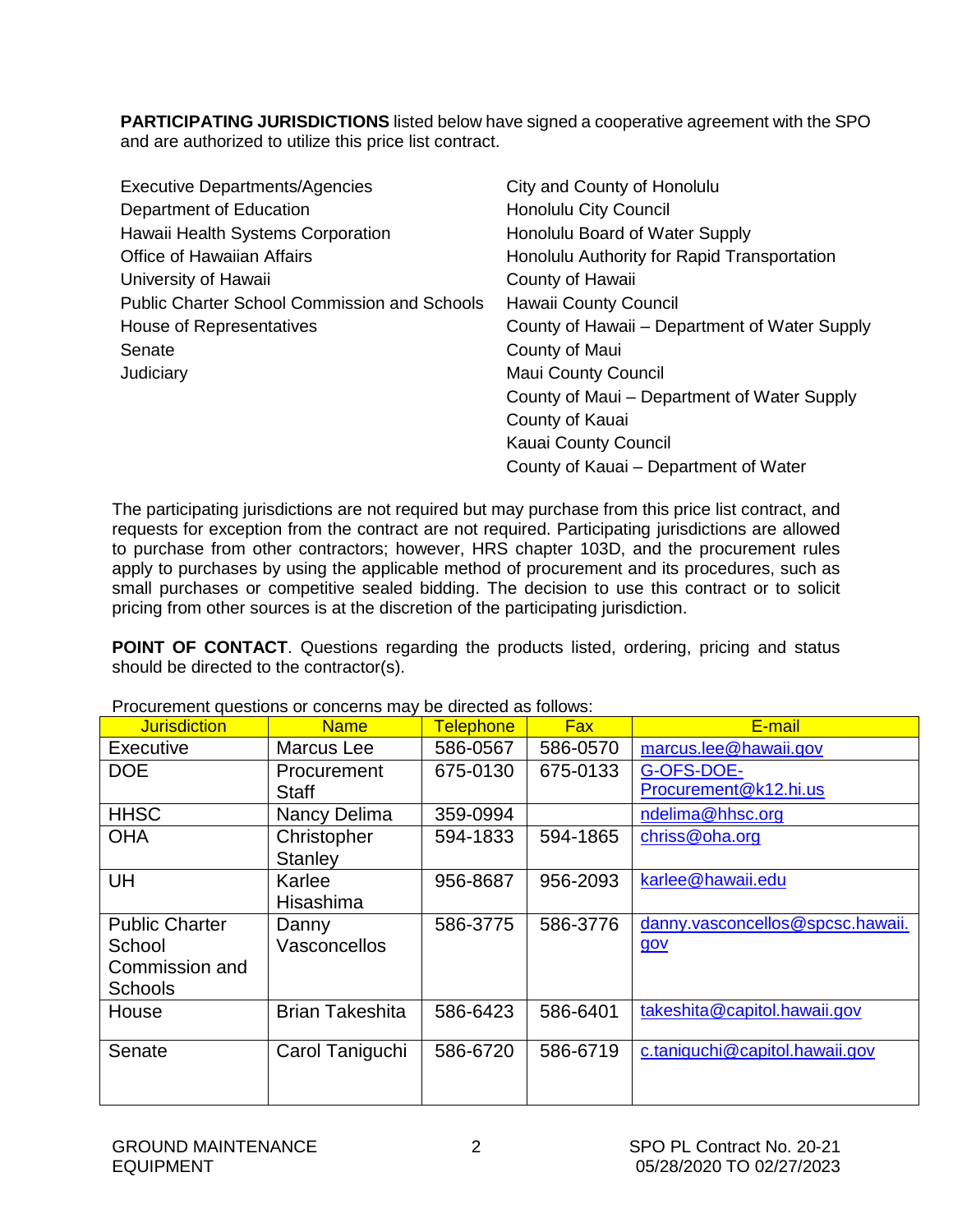<span id="page-4-0"></span>

| <b>Jurisdiction</b>                                     | <b>Name</b>                      | Telephone | Fax      | E-mail                                                    |
|---------------------------------------------------------|----------------------------------|-----------|----------|-----------------------------------------------------------|
| Judiciary                                               | <b>Tritia Cruz</b>               | 538-5805  | 538-5802 | tritia.l.cruz@courts.hawaii.gov                           |
| C&C of Honolulu                                         | Procurement<br><b>Specialist</b> | 768-5535  | 768-3299 | bfspurchasing@honolulu.gov                                |
| Honolulu City<br>Council                                | Kendall<br>Amazaki, Jr.          | 768-5084  |          | kamazaki@honolulu.gov                                     |
|                                                         | <b>Nanette Saito</b>             | 768-5085  | 768-5011 | nsaito@honolulu.gov                                       |
| Honolulu Board of<br><b>Water Supply</b>                | Procurement<br>Office            | 748-5071  |          | fn_procurement@hbws.org                                   |
| <b>HART</b>                                             | Dean Matro                       | 768-6246  |          | dean.matro@honolulu.gov                                   |
| County of Hawaii                                        | <b>Diane</b><br>Nakagawa         | 961-8440  |          | Diane.Nakagawa@hawaiicounty.g<br>$\overline{\mathsf{QV}}$ |
| Hawaii County                                           | Diane                            | 961-8440  |          | Diane.Nakagawa@hawaiicounty.g                             |
| Council                                                 | Nakagawa                         |           |          | QV                                                        |
| County of Hawaii-                                       | Ka'iulani L.                     | 961-8050  | 961-8657 | kmatsumoto@hawaiidws.org                                  |
| Department of<br><b>Water Supply</b>                    | Matsumoto                        | x224      |          |                                                           |
| County of Maui                                          | <b>Jared Masuda</b>              | 463-3816  |          | jared.masuda@co.maui.hi.us                                |
| Maui County<br>Council                                  | Marlene<br>Rebugio               | 270-7838  |          | marlene.rebugio@mauicounty.us                             |
| County of Maui-<br>Department of<br><b>Water Supply</b> | Kenneth L.<br><b>Bissen</b>      | 270-7684  | 270-7136 | ken.bissen@co.maui.hi.us                                  |
| County of Kauai                                         | <b>Ernest Barreira</b>           | 241-4295  | 241-6297 | ebarreira@kauai.gov                                       |
| <b>Kauai County</b>                                     | Codie Tabalba                    | 241-4193  | 241-6349 | ctabalba@kauai.gov                                        |
| Council                                                 | <b>Scott Sato</b>                | 241-4810  | 241-6349 | ssato@kauai.gov                                           |
| County of Kauai-<br>Department of<br>Water              | <b>Marcelino Soliz</b>           | 245-5470  | 241-5813 | msoliz@kauaiwater.org                                     |

**USE OF PRICE & VENDOR LIST CONTRACTS BY NONPROFIT ORGANIZATIONS.** Pursuant to HRS §103D-804, nonprofit organizations with current purchase of service contracts (HRS chapter 103F) have been invited to participate in the SPO price & vendor lists contracts.

A listing of these nonprofit organizations is available at the SPO website: [http://spo.hawaii.gov.](http://spo.hawaii.gov/) Click on *For Vendors > Non-Profits > Cooperative Purchasing Program > View the list of qualifying nonprofits eligible to participate in cooperative purchasing.*

If a nonprofit wishes to purchase from a SPO price or vendor list contract, the nonprofit must obtain approval from each Contractor, i.e., participation must be mutually agreed upon. A Contractor may choose to deny participation by a nonprofit. Provided, however, if a nonprofit and Contractor mutually agree to this arrangement, it is understood that the nonprofit will retain its right to purchase from other than a SPO price or vendor list Contractor(s).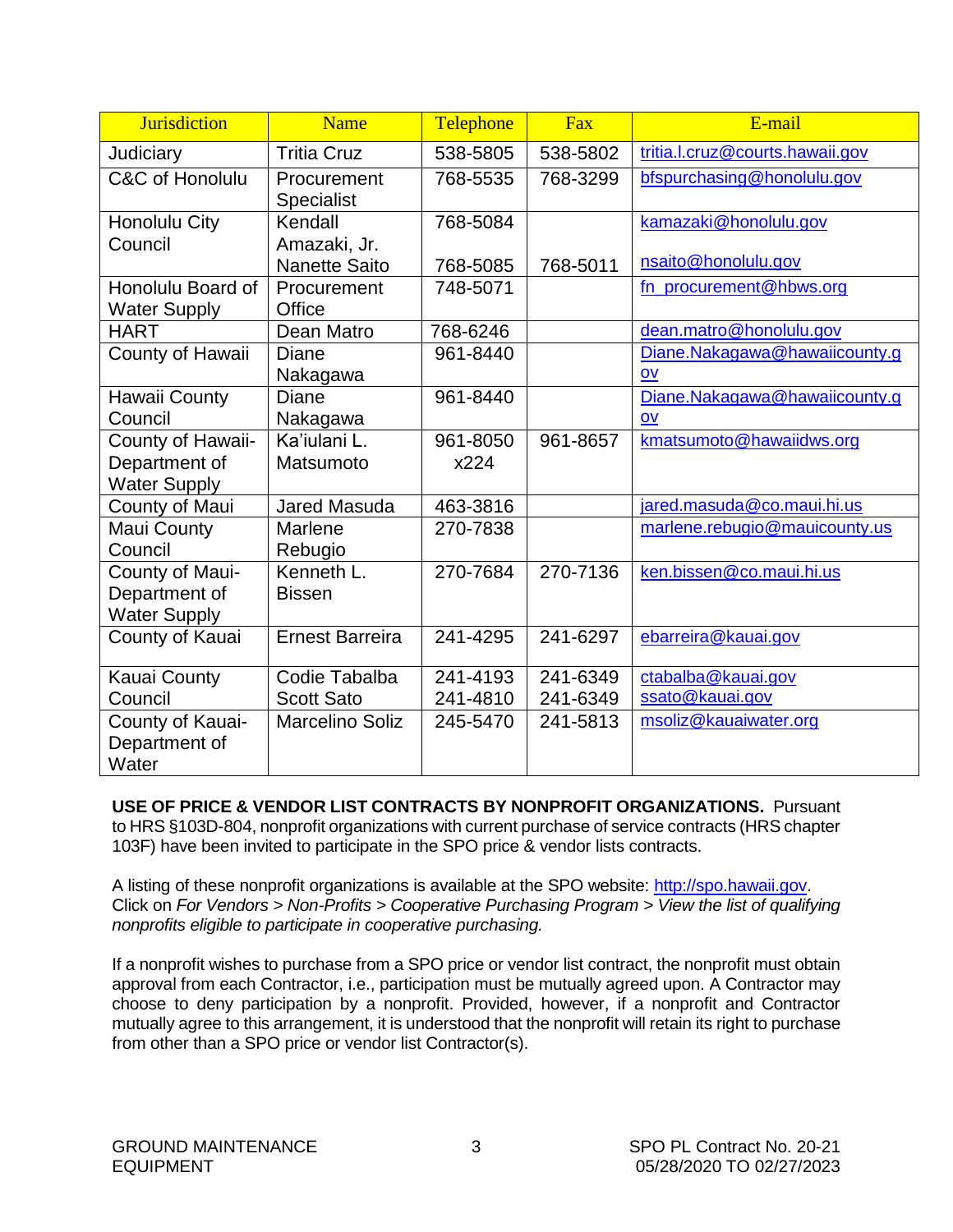<span id="page-5-0"></span>**CONTRACTORS.** The authorized contractors are listed in this price list contract. They have signed a Master Agreement with the State of Virginia and a Participating Addendum with the Hawaii State Procurement Office.

The Toro Company

**VENDOR CODES** for annotation on purchase orders are obtainable from the *Alphabetical Vendor Edit Table* available at your department's fiscal office. Agencies are cautioned that the remittance address on an invoice may be different from the address of the vendor code annotated on the purchase order.

**COMPLIANCE PURSUANT TO HRS §103D-310(c).** Prior to awarding this contract, the SPO verified compliance of the Contractor(s) named in the SPO Price List Contract No. 20-21. *No further compliance verification is required prior to issuing a contract, purchase order, or pCard payment when utilizing this contract.*

**PURCHASING CARD (pCard).** The State of Hawaii Purchasing Card (pCard) is required to be used by the Executive departments/agencies, excluding DOE, HHSC, OHA and UH for orders totaling less than \$2,500. For purchases of \$2,500 or more, agencies may use the pCard, subject to its credit limit, or issue a purchase order.

**PURCHASE ORDERS** may be issued for purchases \$2,500 or more, and for Contractors who either do not accept the pCard, set minimum order requirements before accepting the pCard for payment, or charge its customers a transaction fee for the usage.

**SPO PL CONTRACT NO. 20-21** & **NASPO VALUEPOINT MASTER AGREEMENT NUMBER E194-81037** shall be typed on purchase orders issued against this price list contract**.** For pCard purchases, the SPO PL Contract No. 20-21 and the NASPO ValuePoint Master Agreement Number E194-81037 shall be notated on the appropriate transaction document.

**STATE GENERAL EXCISE TAX (GET) AND COUNTY SURCHARGE** shall not exceed the following rates if seller elects to pass on the charges to its customers.

| <b>COUNTY</b>              | <b>COUNTY</b><br><b>SURCHARGE</b><br><b>TAX RATE</b> | <b>STATE</b><br><b>GET</b> | <b>TAX</b><br><b>ON</b><br><b>RATE</b> | <b>MAX PASS- EXPIRATION DATE</b><br><b>SURCHARGE</b><br><b>OF</b><br><b>TAX RATE</b> |
|----------------------------|------------------------------------------------------|----------------------------|----------------------------------------|--------------------------------------------------------------------------------------|
| <b>C&amp;C OF HONOLULU</b> | 0.50%                                                | 4.0%                       | 4.7120%                                | 12/31/2030                                                                           |
| <b>HAWAII</b>              | 0.50%                                                | 4.0%                       | 4.7120%                                | 12/31/2030                                                                           |
| COUNTY OF MAUI             | $0.0\%$                                              | 4.0%                       | 4.1666%                                | No county surcharge                                                                  |
| (including Molokai and     |                                                      |                            |                                        |                                                                                      |
| Lanai)                     |                                                      |                            |                                        |                                                                                      |
| <b>KAUAI</b>               | 0.50%                                                | 4.0%                       | 4.7120%                                | 12/31/2030                                                                           |

The GET or use tax and county surcharge may be added to the invoice as a separate line item and shall not exceed the current max pass-on tax rate(s) for each island.

County surcharges on state general excise (GE) tax or Use tax may be visibly passed on but is not required. For more information on county surcharges and the max pass-on tax rate, please visit the Department of Taxation's website at [http://tax.hawaii.gov/geninfo/countysurcharge.](http://tax.hawaii.gov/geninfo/countysurcharge)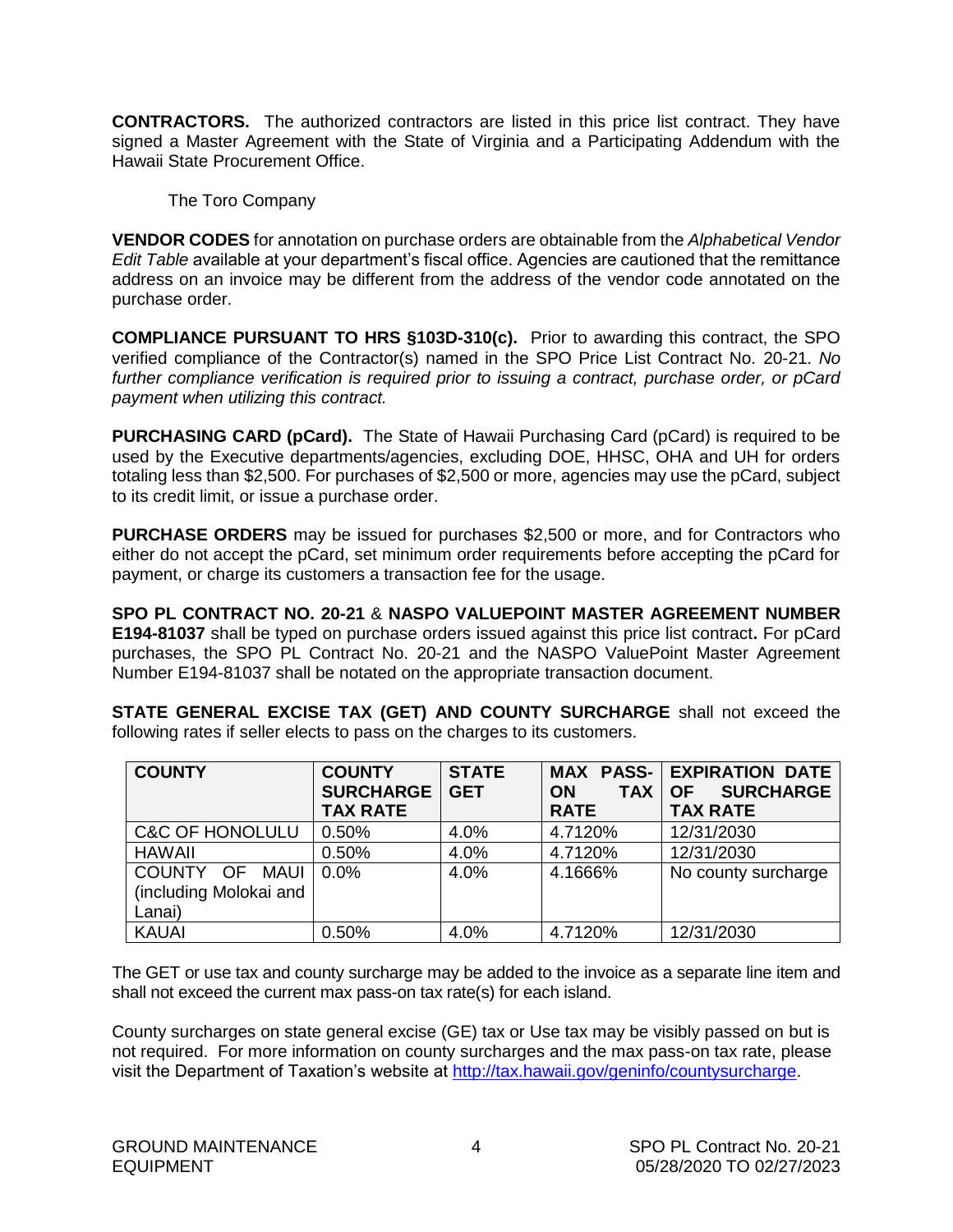<span id="page-6-0"></span>**PAYMENTS** are to be made to the Contractor(s) remittance address. HRS §103-10 provides that the State shall have thirty (30) calendar days after receipt of invoice or satisfactory completion of contract to make payment. Payments may also be made via pCard.

**LEASE AGREEMENTS** are not allowed under this contract.

HOT LIST PROGRAM – Contractor's list of discontinued, liquidated close-out or discontinued equipment or products. The list may include promotional prices.

### **EQUIPMENT**

- 1. Equipment offered under the Contract shall be new and current models with the exception of any products offered on a Contractor's Hot List. All equipment shall comply with any current applicable safety or regulatory standards or codes.
- 2. Contractor may request to delete products as needed and add new products as soon as they are available to dealers/distributors so there is no delay in products being readily available to purchasing department. All requests must be approved by the procurement officer.
- 3. Contractor must immediately notify the purchasing department when they order an obsolete or out of stock product and of any equivalent substitutes. Substitutions are not permitted unless agreed upon in writing by the purchasing department and must be at the same or increased discount of percentage based on the contract award.
- 4. Contractor shall provide with equipment, an operations and maintenance manual with wiring diagrams and parts list. The manual may be in electronic format.
- 5. Grounds Maintenance Equipment is **not** considered to include the following:
	- a. Heavy construction equipment
	- b. Skid steers or mini-excavators
	- c. Trailers
	- d. Aerial lifts or bucket trucks
- 6. Non-contract or allied equipment will be permitted to be procured at the same time as contract equipment to allow for the contract equipment to operate within safety guidelines (e.g., federal, state, agency) or to function as needed. The addition of the non-contract or allied equipment will complete or enhance the operation or provide an additional level of safe operation of the contract equipment. Non-contract or allied equipment are considered to be products, implements, attachments, parts, and bundles not manufactured by the Contractor but in some instances branded by the Contractor.

The following are typical examples of these procurements:

- a. Agency purchasing a contracted base model unit wants a service parts package to take care of the first required oil change on the unit.
- b. Agency needs to purchase a John Deere tractor with an implement for specialty mowing purposes such as a non-contract/Allied "over the guard rail" boom mower.
- c. Agency needs to purchase a John Deere tractor for roadside mowing with the tractor tires filled with non-contract/Allied fluid as a ballasting agent in order to maintain stability when performing hillside mowing.
- d. Agency has a requirement for mounted non-contract/Allied lighting packages on equipment for safety and visibility purposes.
- 7. Non-contract/allied equipment as defined above may be included on a purchase order as long as the equipment is related to and compatible with the contract equipment being purchased. Stand-alone non-contract/allied equipment purchases shall not be permitted.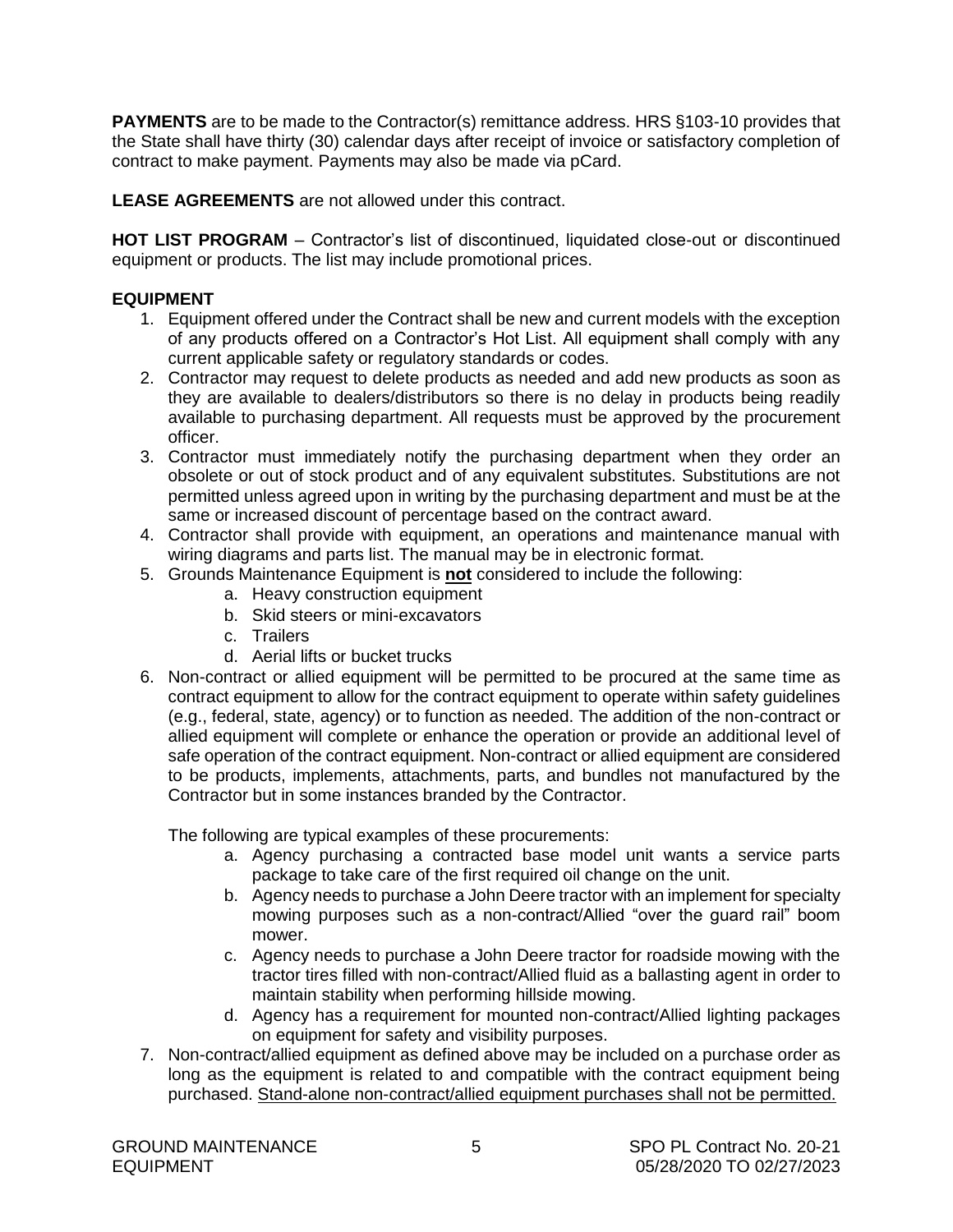- <span id="page-7-0"></span>8. Non-contract/allied equipment must be specified on the purchase order as "non-contract" items.
- 9. Contractor confirms that to the extent non-contract/allied equipment is included on a purchase order with contract equipment, the Contractor will not void any applicable equipment warranty(ies), provided that the following conditions are met:
	- a. Non-contract/allied equipment is properly mounted or installed by an authorized dealer/distributor or other installer approved by the Contractor;
	- b. Any warranty claim for contract equipment is warrantable under the terms and limitations of the applicable Contractor's product warranty(ies); and
	- c. The Authorized User provides supporting documentation upon request by the Contractor for verification of warranty claim.

**WARRANTY**. All warranty work performed and parts/materials supplied shall meet OEM warranty requirements. Equivalent substitutions must be approved by the purchasing department contact person prior to installation. Warranty work performed not meeting specifications or found to be defective and shall not be accepted. The Contractor shall be required to make repairs or corrections at no additional cost to the purchasing department.

All equipment warranties shall start on the date the equipment is accepted by the purchasing department and shall be for the full term as stated in the warranty. Before actual warranty work begins, ownership of the equipment shall be established to ensure the equipment in need of repair belongs to the Authorized User requesting the service. The following information shall be provided in order to determine ownership of the equipment:

- Name of Authorized User, if applicable
- Make, Model, and VIN of equipment
- Control number/inventory number of purchasing department

Repairs made that are covered by a warranty shall not be paid for by the purchasing department. The Contractor shall furnish all necessary supervision, labor, equipment, tools, parts, materials, and supplies needed for the warranty repair work. All persons utilized in the performance of any resulting contract shall be employees of the Contractor and be fully qualified to perform the warranty work required. Warranty work shall be performed by certified or trained or authorized service technicians.

Equipment that will remain in the Contractor's possession overnight and for extended periods shall be stored in a safe and secure location for protection from theft and environmental dangers. The Contractor shall be responsible for the proper care and custody of any state owned equipment in the Contractor's possession.

### **TRANSPORTATION CHARGES**

**Freight**. Freight is FOB from the OEM to the dealer network locations within the contiguous United States or to the nearest port of embarkation for all Participating Entities outside of the contiguous United States. Orders for less than the minimum order of \$500 will be shipped prepaid and added to the invoice. Contractor shall not add freight charges for partial shipments or back orders to an invoice where the original total price of an order exceeded the minimum order of \$500. Contractor shall provide delivery costs policy guidelines for your dealers, whether it is a set rate per loaded mile or if the dealer is allowed to set the rate.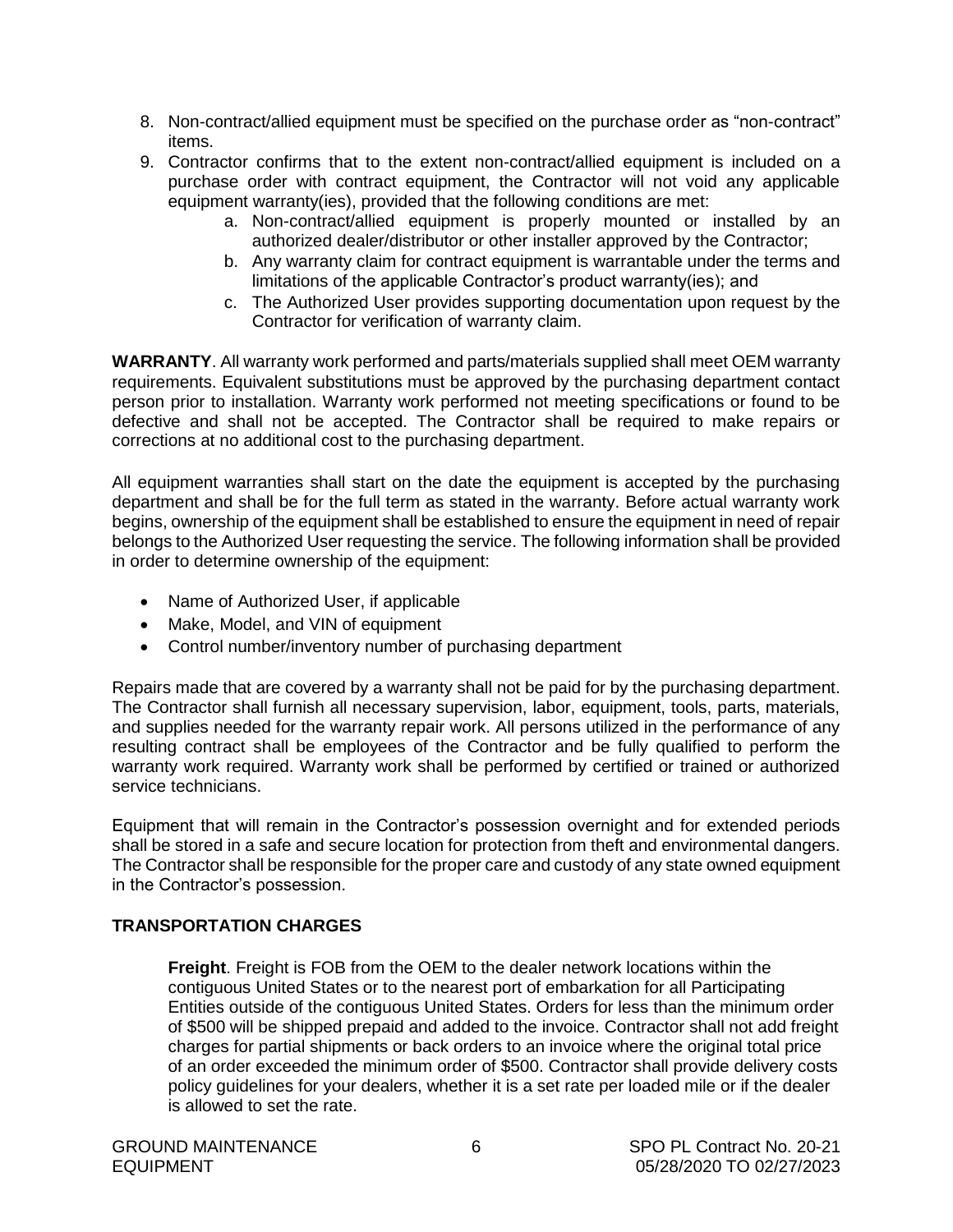<span id="page-8-0"></span>**Delivery and Set-up Fees**. Delivery and set-up fees may be an optional charge from the dealer to the purchasing department and shall be prepaid and added to the invoice. If a delivery fee is charged, it may be by loaded mile based on Google Maps or a dealer set fee. Delivery and set-up fee charges must be annotated on the quote/invoice as a separate line item. The purchasing department reserves the right to pickup equipment at no charge.

All equipment shall be delivered assembled, serviced, oiled and ready for immediate use, unless otherwise requested by the purchasing department. Liability for product delivery remains with the Contractor until delivered and accepted. Damaged or nonoperational equipment or products may be rejected. If the damage is not detectible or readily apparent at the time of delivery, Contractor must allow equipment to be returned within a reasonable time at no cost to the purchasing department. The purchasing department reserves the right to inspect all equipment upon delivery or within a reasonable time after delivery if inspection could not be performed upon delivery. Contractor must make arrangements for the return of damaged equipment at no cost to the purchasing department.

Delivery shall be made in accordance with instructions on the purchase order from each purchasing department. The Contractor shall seek clarification from the purchasing department if there is a discrepancy between the purchase order and what is listed on the contract.

**RETURNS**. Products may be exchanged for credit in compliance with the Contractor's published return goods policy. This policy may include a restocking fee.

**TRADE-IN**. The purchasing department and Contractor may negotiate trade-in allowances.

**PARTS AND SERVICING** are not included as part of this contract. Use applicable procurement method.

**ORDERS** shall be issued on an as-needed basis during the contract period. To the extent possible Departments/Agencies shall consolidate orders to maximize discounts and minimize shipping costs. The Contractor shall notify the Department/Agency with an expected delivery date after receipt of order. The Contractor shall honor all orders received during the contract period and deliver according to the contract terms and within the specified delivery time. Contractor is not obligated to accept any order received after the price list expiration date. At time of order, agencies shall include the following:

- (1) The services or supplies being delivered;
- (2) The place and requested time of delivery;
- (3) A billing address;
- (4) The name, phone number, and address of the Purchasing Entity representative;
- (5) The price per hour or other pricing elements consistent with this Master Agreement and the contractor's proposal;
- (6) A ceiling amount of the order for services being ordered; and
- (7) The Master Agreement identifier.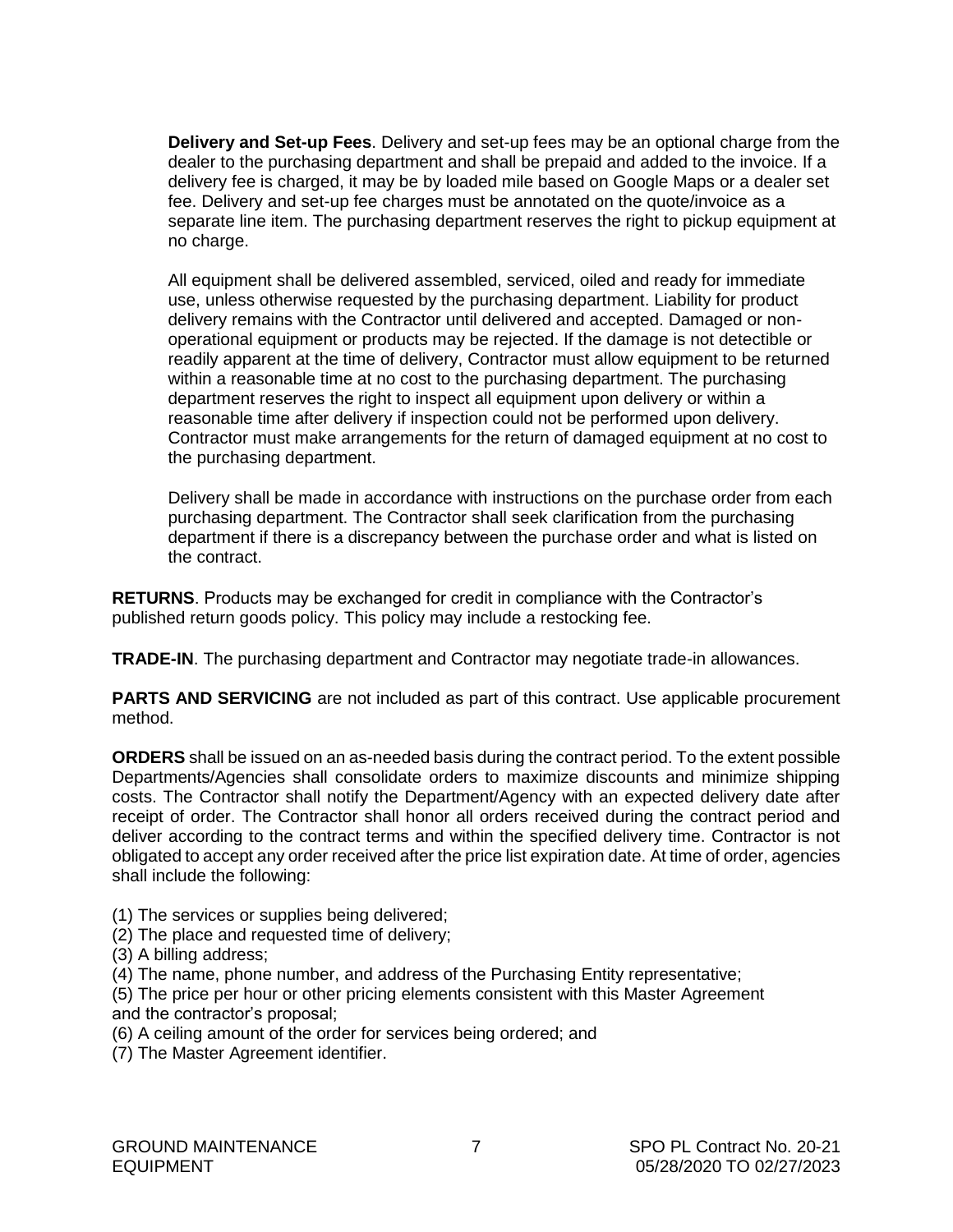<span id="page-9-0"></span>**DELIVERIES**. Delivery and set-up fees may be an optional charge from the dealer to the purchasing department and shall be prepaid and added to the invoice. If a delivery fee is charged, it may be by loaded mile based on Google Maps or a dealer set fee. Delivery and set-up fee charges must be annotated on the quote/invoice as a separate line item. The purchasing department reserves the right to pickup equipment at no charge.

All equipment shall be delivered assembled, serviced, oiled and ready for immediate use, unless otherwise requested by the purchasing department. Liability for product delivery remains with the Contractor until delivered and accepted. Damaged or nonoperational equipment or products may be rejected. If the damage is not detectible or readily apparent at the time of delivery, Contractor must allow equipment to be returned within a reasonable time at no cost to the purchasing department. The purchasing department reserves the right to inspect all equipment upon delivery or within a reasonable time after delivery if inspection could not be performed upon delivery. Contractor must make arrangements for the return of damaged equipment at no cost to the purchasing department.

Delivery shall be made in accordance with instructions on the purchase order from each purchasing department. The Contractor shall seek clarification from the purchasing department if there is a discrepancy between the purchase order and what is listed on the contract.

**VENDOR AND PRODUCT EVALUATION** form, SPO-012, for the purpose of addressing concerns on this price or vendor list contract, is available to agencies at the SPO website: [http://spo.hawaii.gov.](http://spo.hawaii.gov/) Click on *Forms* on the home page.

**PRICE OR VENDOR LIST CONTRACT AVAILABLE ON THE INTERNET** at the SPO website: [http://spo.hawaii.gov.](http://spo.hawaii.gov/) Click on *Price & Vendor List Contracts* on the home page.

| oalogonico Awardou. |                                               |                                            |                                           |                                  |                                    |
|---------------------|-----------------------------------------------|--------------------------------------------|-------------------------------------------|----------------------------------|------------------------------------|
| Vendor<br>Name      | Category 1:<br><b>Tractors</b><br>(heavy duty | Category 2:<br>Tractor<br><b>Towed PTO</b> | Category 3:<br>Off Road<br><b>Utility</b> | Category 4:<br>Self<br>Propelled | Category 5:<br>Turf<br>Maintenance |
|                     | and compact)                                  | (Gang                                      | <b>Vehicles</b>                           | Riding                           | (Towed and                         |
|                     |                                               | Mowers and                                 |                                           | <b>Mowers</b>                    | Ground                             |
|                     |                                               | Single Unit                                |                                           | (Medium                          | Driven)                            |
|                     |                                               | Mowers)                                    |                                           | Duty Wider                       |                                    |
|                     |                                               |                                            |                                           | Coverage                         |                                    |
|                     |                                               |                                            |                                           | and Zero                         |                                    |
|                     |                                               |                                            |                                           | Turn)                            |                                    |
| The Toro<br>Company | <b>YES</b>                                    | <b>YES</b>                                 | <b>YES</b>                                | <b>YES</b>                       | <b>YES</b>                         |

#### **Categories Awarded:**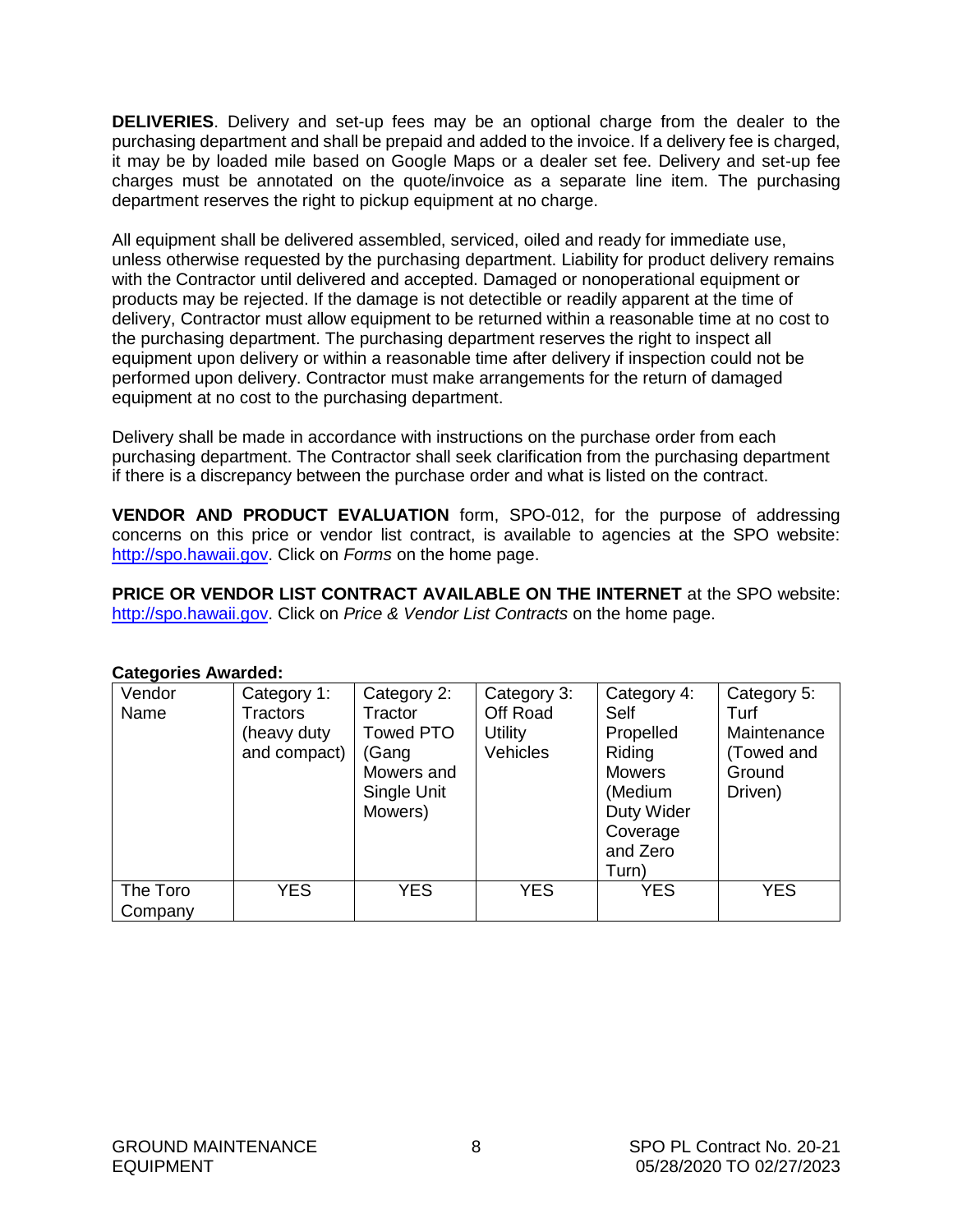### **HOW TO USE THIS PRICE LIST**

#### <span id="page-10-0"></span>**1. Complete the Uniform Request for Quotes:**

- A. View the category list of applicable categories and discount from the vendor information page.
- B. View the category descriptions, products and price from the vendors website as shown below:

#### Toro:<http://www.nessturf.com/>

- C. Phone the 'Primary Sales Contact' for any questions on products in category.
- D. Send Uniform Request for Quotes (RFQ) to all Contractors for awarded categories OR in a declared emergency obtain a minimum of (1) quote

RFQ Form Fillable: [https://spo.hawaii.gov/wp-content/uploads/2020/10/20-11\\_RFQ\\_form\\_fillable.pdf](https://spo.hawaii.gov/wp-content/uploads/2020/10/20-11_RFQ_form_fillable.pdf)

#### **2. Review Quotes and Place Order:**

- A. Contractor or its Authorized Dealer responds by due date specified and will notify the Purchasing Department as soon as possible in the event the Contractor is unable to provide the requested services/products.
- B. Review and evaluate received quotes.
- C. Generate Purchase Order number or get approval for pCard Purchase based on quote.
- D. Phone the 'Primary Payment Contact' the order/payment number (Do NOT provide credit card information in an email) and email or fax them the Uniform Request for Quotes.
- E. Complete form SPO-010, Record of Procurement. This form is signed by the personnel with delegated authority and is kept with the agency's procurement/contract file.
- F. **CONSIDERATION OF QUOTES.** Agencies shall consider all responsive and responsible quotes received. An award shall be made to the Contractor(s) offering the lowest price. If the lowest price does not meet the agencies specification requirement, the award may be made to the vendor(s) whose offer represents the best value to the agency. Best value means the most advantageous offer determined by evaluating and comparing all relevant criteria in addition to price so that the offer meeting the overall combination that best services the agency is selected. These criteria may include, in addition to others, the total cost of ownership, performance, history of the vendor, quality of goods, services, delivery and proposed technical performance.
- 3. **\*Optional: To purchase allied/non-contract products to complete desired base product:**  (Buyers are only allowed to procure at the same time as contract equipment to allow for the contract equipment to operate within safety guidelines)
	- A. Follow applicable procurement method, notated on form SPO-010 if applicable).
	- B. Ensure accessories are delivered to authorized dealer location for installation.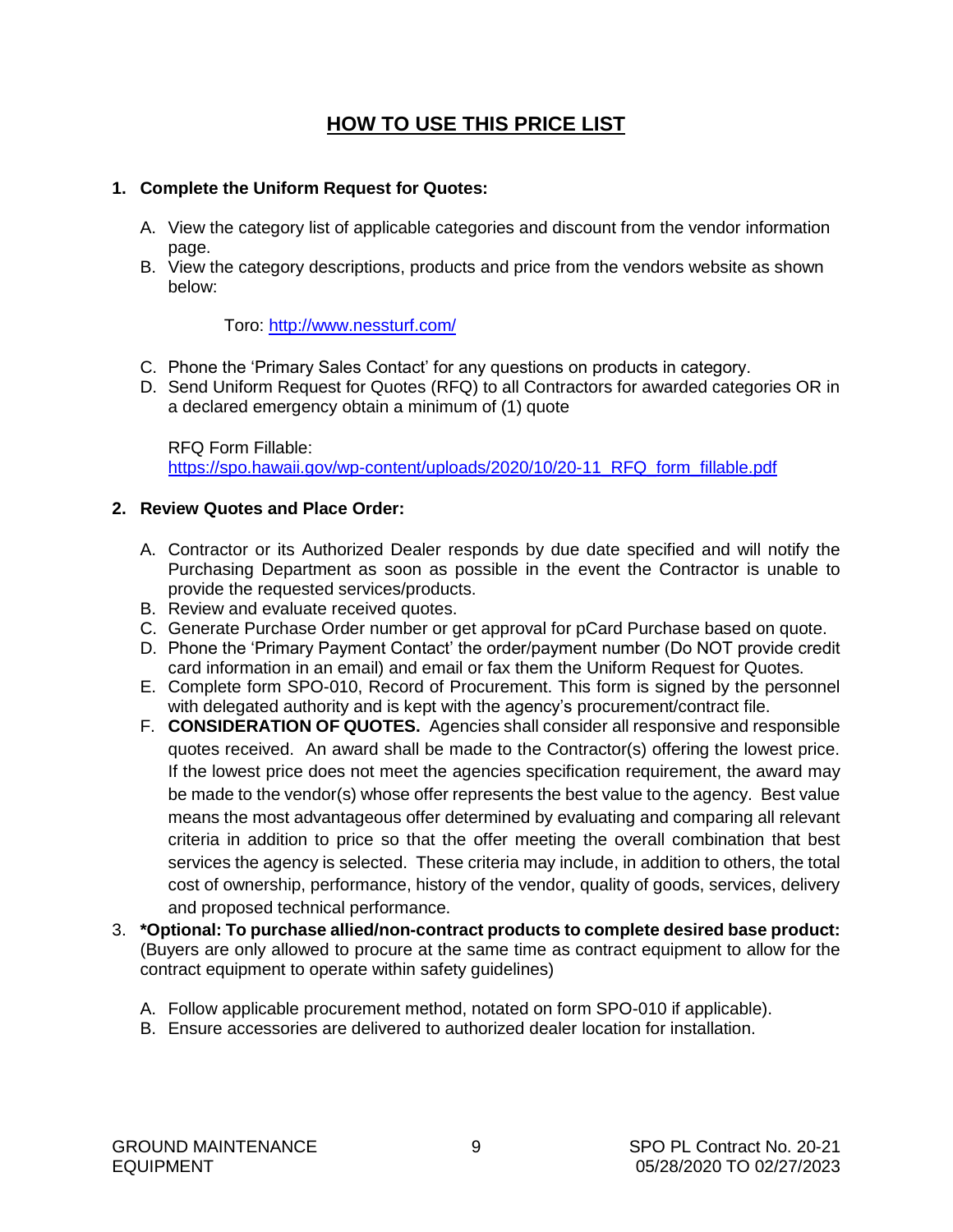## **CONTRACTORS**

# **AND**

## **AUTHORIZED**

# **DEALERS**

# **CONTACT**

# **INFORMATION**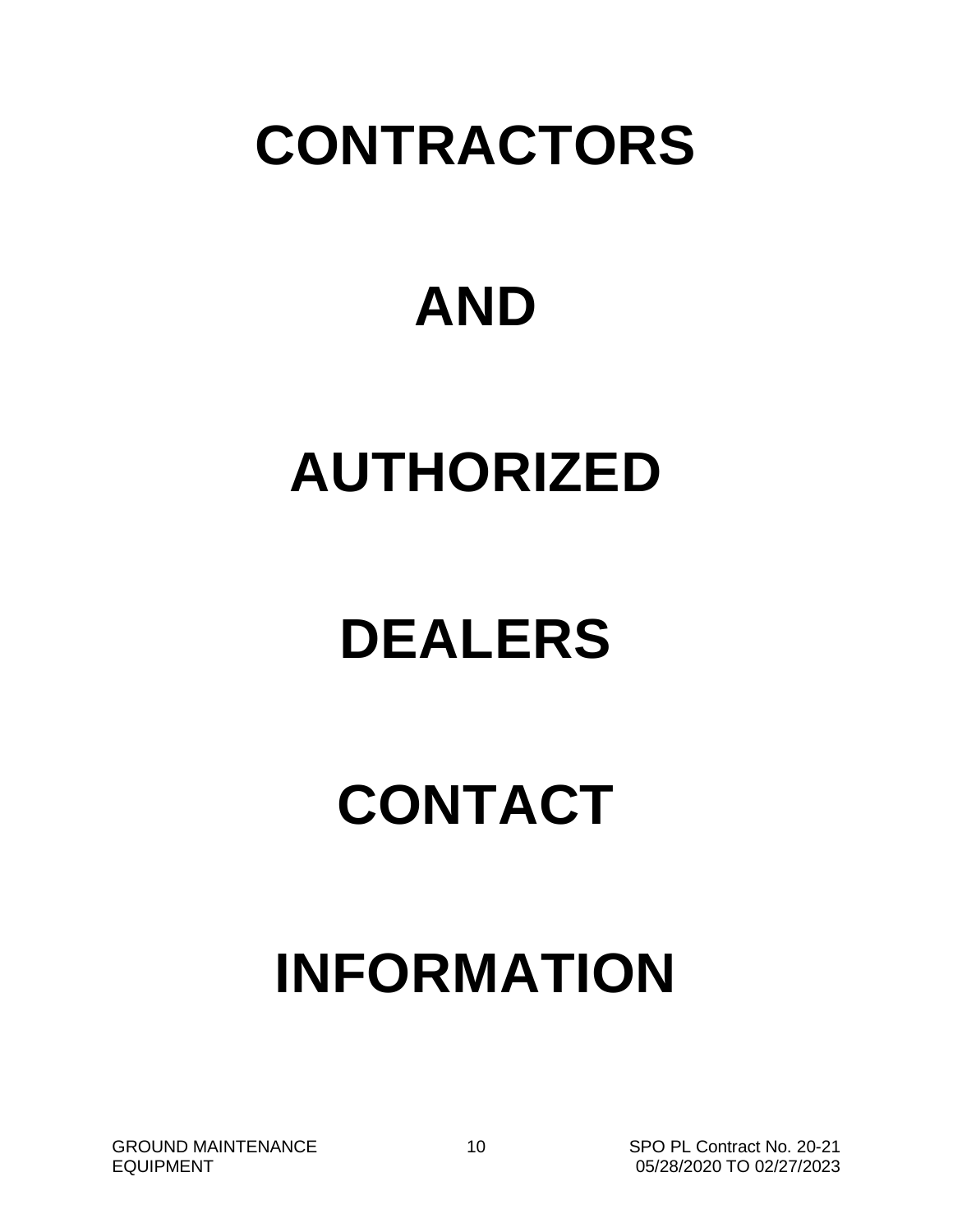

#### THE TORO COMPANY

#### <span id="page-12-0"></span>[https://www.naspovaluepoint.org/portfolio/ground-maintenance-equipment-2020-2025/the-toro](https://www.naspovaluepoint.org/portfolio/ground-maintenance-equipment-2020-2025/the-toro-company/)[company/](https://www.naspovaluepoint.org/portfolio/ground-maintenance-equipment-2020-2025/the-toro-company/)

For price quotes contact Toro's authorized dealers. Payment is made to Toro's authorized dealers. Equipment under warranty is handled by its authorized dealers.

| <b>Authorized Dealer:</b>                                                                                                                    |                                                                                                                                     |                                                                                             |  |  |
|----------------------------------------------------------------------------------------------------------------------------------------------|-------------------------------------------------------------------------------------------------------------------------------------|---------------------------------------------------------------------------------------------|--|--|
|                                                                                                                                              | <b>Hawthorne Pacific Corp dba Ness Turf Equipment</b>                                                                               |                                                                                             |  |  |
| <b>Primary Sales:</b><br>Terence Yogi<br>Phone: (808) 486-8303<br>Mobile: (808) 783-6735<br>Fax: (808) 486-8338<br>Email: tyogi@nessturf.com | Secondary Sales:<br><b>Leonard Smith</b><br>Phone: (808) 486-8301<br>Toll Free: (877) 683-1032<br>Email: <b>Ismith@nessturf.com</b> | Remit To:<br>16945 Camino San Bernado<br>San Diego, CA 92127-2405<br>Vendor Code: 284428-02 |  |  |
| Island/Name                                                                                                                                  | Address                                                                                                                             | Contact Info                                                                                |  |  |
| Hawthorne Pacific Corp.<br>Main Store, Oahu                                                                                                  | 94-025 Farrington Hwy<br>Waipahu, HI 96797                                                                                          | Phone: (808) 677-9111<br>Fax: (808) 676-0323<br>Toll Free: (800) 344-8603                   |  |  |
| Hawthorne Pacific Corp.                                                                                                                      | 470 S. Hana Hwy                                                                                                                     | Phone: (808) 877-6538                                                                       |  |  |
| Maui Branch                                                                                                                                  | Kahului, HI 96732                                                                                                                   | Fax: (808) 871-4963                                                                         |  |  |
| Hawthorne Pacific Corp.                                                                                                                      | 1895 Haleukana St.                                                                                                                  | Phone: (808) 245-4058                                                                       |  |  |
| Kauai Branch                                                                                                                                 | Lihue, HI 96766                                                                                                                     | Fax: (808) 245-8506                                                                         |  |  |
| Hawthorne Pacific Corp.                                                                                                                      | 171 Railroad Ave.                                                                                                                   | Phone: (808) 961-3437                                                                       |  |  |
| <b>Hilo Branch</b>                                                                                                                           | Hilo, HI 96720                                                                                                                      | Fax: (808) 961-2551                                                                         |  |  |
| Hawthorne Pacific Corp.                                                                                                                      | 74-5524 Kaiwi Street                                                                                                                | Phone: (808) 329-4521                                                                       |  |  |
| Kona Branch                                                                                                                                  | Kailua-Kona, HI 96740                                                                                                               | Fax: (808) 326-2054                                                                         |  |  |